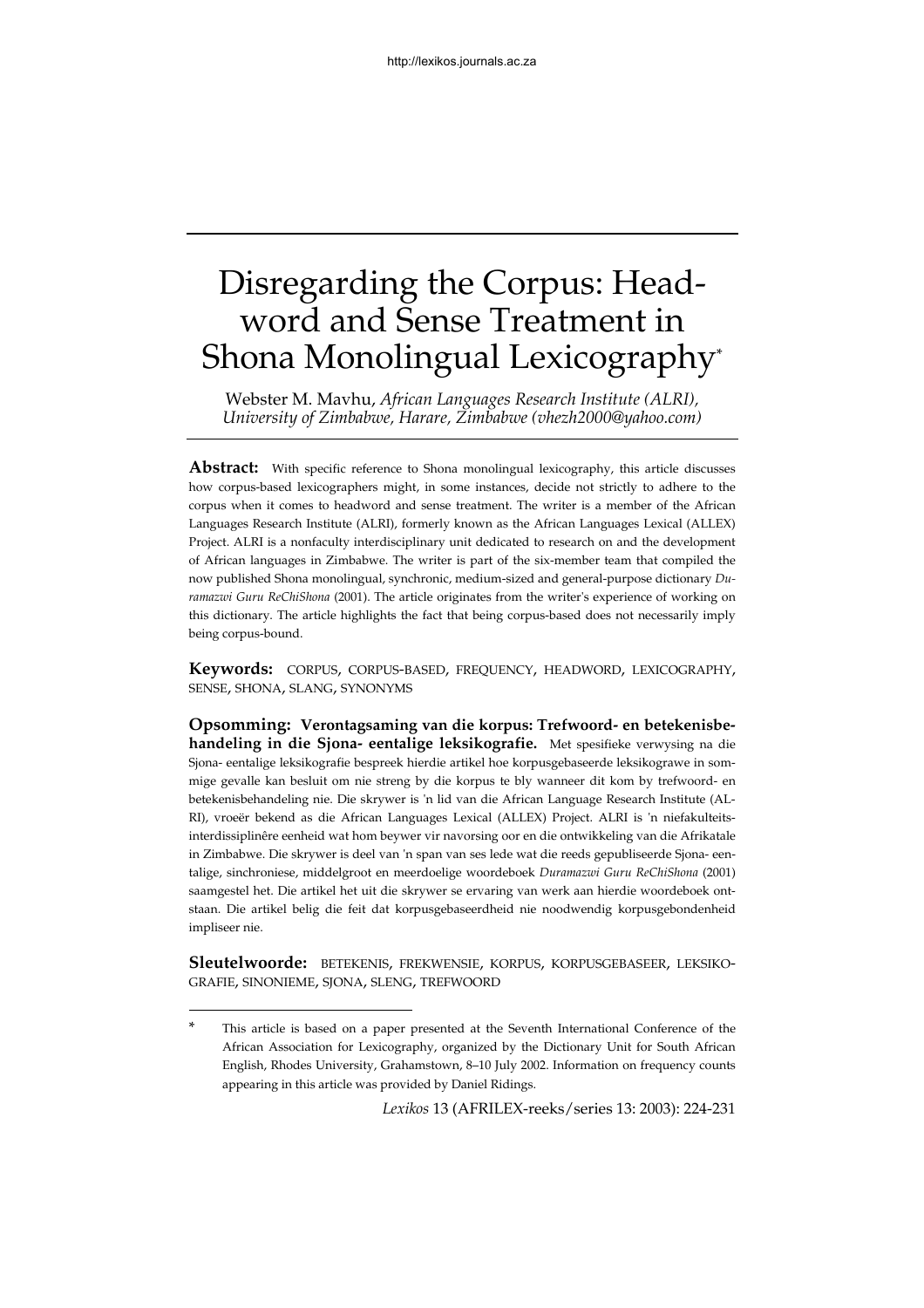#### **1. Introduction**

Corpora may be compiled (and used) for many different purposes in language research, including their lexicographic use. The majority of ALRI's research activities are either corpus-based or corpus-aided. In fact, research in corpus work is one of ALRI's basic and essential research areas (Chimhundu 2000: 5). The ALRI team's research activities have so far culminated in the development of corpora for two of Zimbabwe's main languages, Shona and Ndebele. Work is currently under way to develop corpora for four of ALRI's prioritised and Zimbabwe's officially recognised 'minority' languages, Kalanga, Nambya, Tonga and Shangani.

## **2. A Brief Discussion of the Shona Corpus**

The contents of the Shona corpus came from oral and written data. For oral data collection, undergraduate Shona students were sent out to tape-record interviews on almost all aspects of life, in all Shona-speaking districts of Zimbabwe and from males and females of different age groups. In the process of systematically collecting this oral material, details on the context of the discourse, date of interview, physical location, topic, setting and other relevant details were recorded. Extra-linguistic features such as hesitations, coughs and pauses were also recorded and marked. Some written data from Shona texts was also introduced into the corpus. The material then underwent the processes of transcription, encoding, proofreading, tagging and parsing. These processes are the main stages of corpus design. Transcription is the process of reducing an oral text to writing. Encoding is the keying in of data into a computer. Scanning refers to the process of electronically recognising written material that appear as hard copies and saving them as soft copies. Tagging is the process of assigning a specific code to each word in a text. Parsing involves checking tagging errors.

A discussion of how the above-mentioned processes were employed to produce the Shona corpus must be left to a more detailed report. Suffice it to say that at this point, oral material constitute seventy percent of the 2 600 000 running words that are in the current Shona corpus and written material thirty percent (Chabata 2000: 79). It should be noted that the Shona corpus could be viewed as a monitor corpus, since it is open-ended. Texts are continuously being added to it so that it gets larger and larger as more samples are added. A monitor corpus is important for ALRI, which specialises in dictionary making. In fact, monitor corpora, according to McEnery and Wilson (2001: 30), 'are primarily important in lexicographic work for they enable lexicographers to trawl a stream of new texts looking for occurrence of new words or for changing meanings of old words'.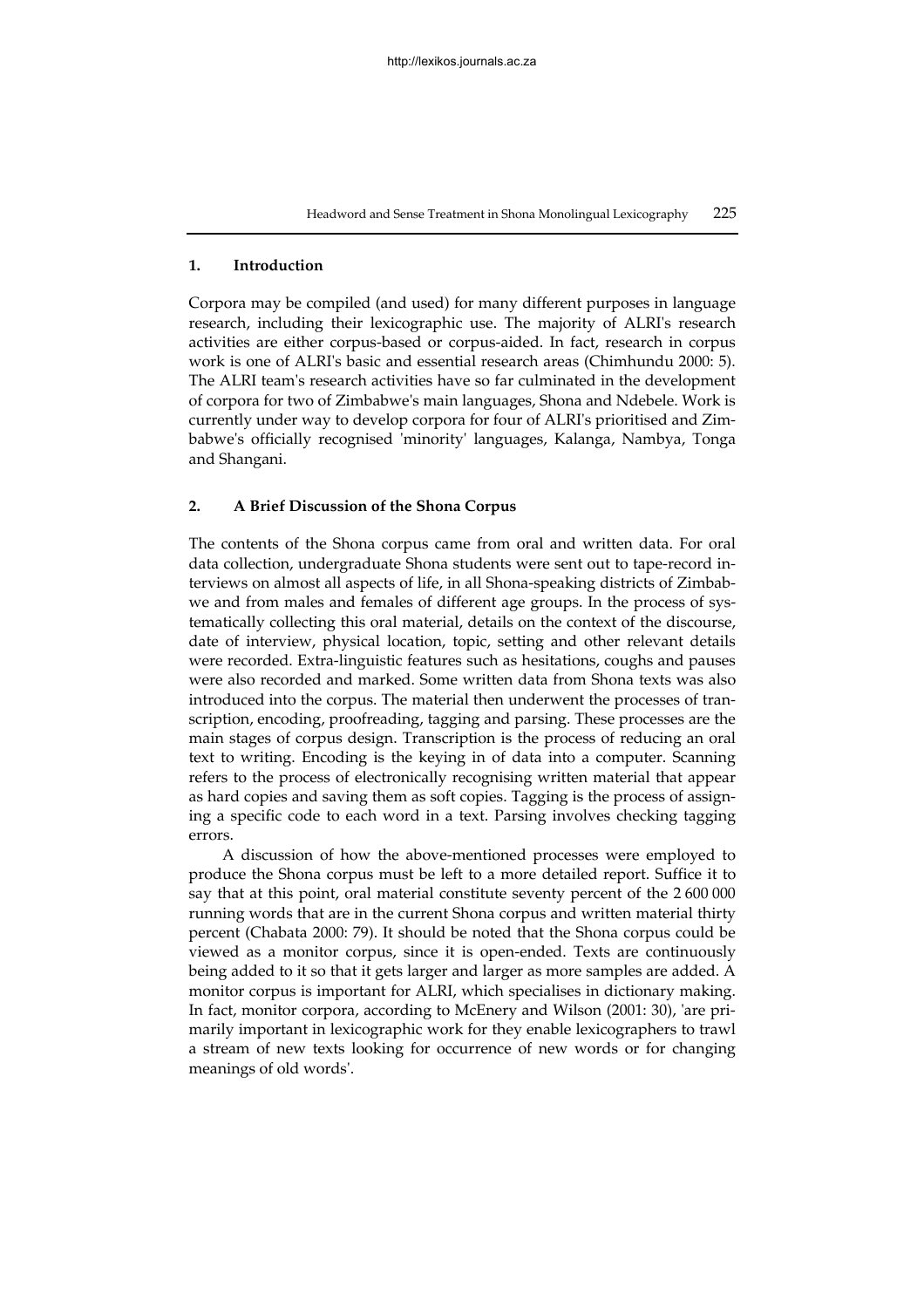## 226 Webster M. Mavhu

The Shona corpus was utilised in the production of two Shona dictionaries: *Duramazwi ReChiShona* (DRC) (1996) and *Duramazwi Guru ReChiShona* (DGC) (2001). Whilst the compilation of DRC was corpus-aided, that is, its compilation was assisted with material from the Shona corpus, that of DGC was corpus-based.

#### **3. The Implications of Being Corpus-Based**

Before discussing the degree to which DGC was corpus-based, it is perhaps necessary to survey the debates that have been conducted with regard to the idea of relying on a corpus in linguistic research. Reliance on a corpus would be biased towards an empiricist approach to the study of language that is dominated by the observation of naturally occurring data, typically through the medium of a corpus. Rationalists (notably Chomsky) have maintained that this approach has its limitations. Their main argument is that no one corpus can ever be regarded as a significant record of any language. Perhaps such an argument used to make sense at a time when texts were put on slips of paper and where relevant information could only be accessed manually. Then, there were only very small corpora. However, this is no longer the case. As McEnery and Wilson (2001: 31) put it, 'nowadays, the term "corpus" almost always implies the additional feature, machine-readable'. At present, researchers are coming up with machine-readable corpora that contain several billions of running words that can easily be searched and manipulated.

A corpus has the advantage that corpus-based observations are intrinsically more verifiable than introspectively based judgements. Empiricists observed that the type of sentence typically analysed by the introspective linguist is far removed from the type of evidence we typically tend to see occurring in the corpus. Empiricism maintains that the corpus does not only seem to be a more reliable source of frequency-based data but also provides the basis for a much more systematic approach to the analysis of language. There is, therefore, no doubt that a corpus is an essential linguistic tool. Since DGC was intended to be corpus-based, it meant that all headwords, senses, citations and other relevant linguistic information that would be required in the compilation of the dictionary would come from the Shona corpus. Whilst the Shona corpus was heavily relied upon for the majority of these items, there were instances when the editors of DGC had to disregard this corpus as shall be illustrated in the following sections.

# **4. Disregarding the Corpus in the Treatment of Headwords**

At times the editors of DGC disregarded the Shona corpus in their treatment of the words that they selected as headwords for the dictionary. This was particularly the case in two areas: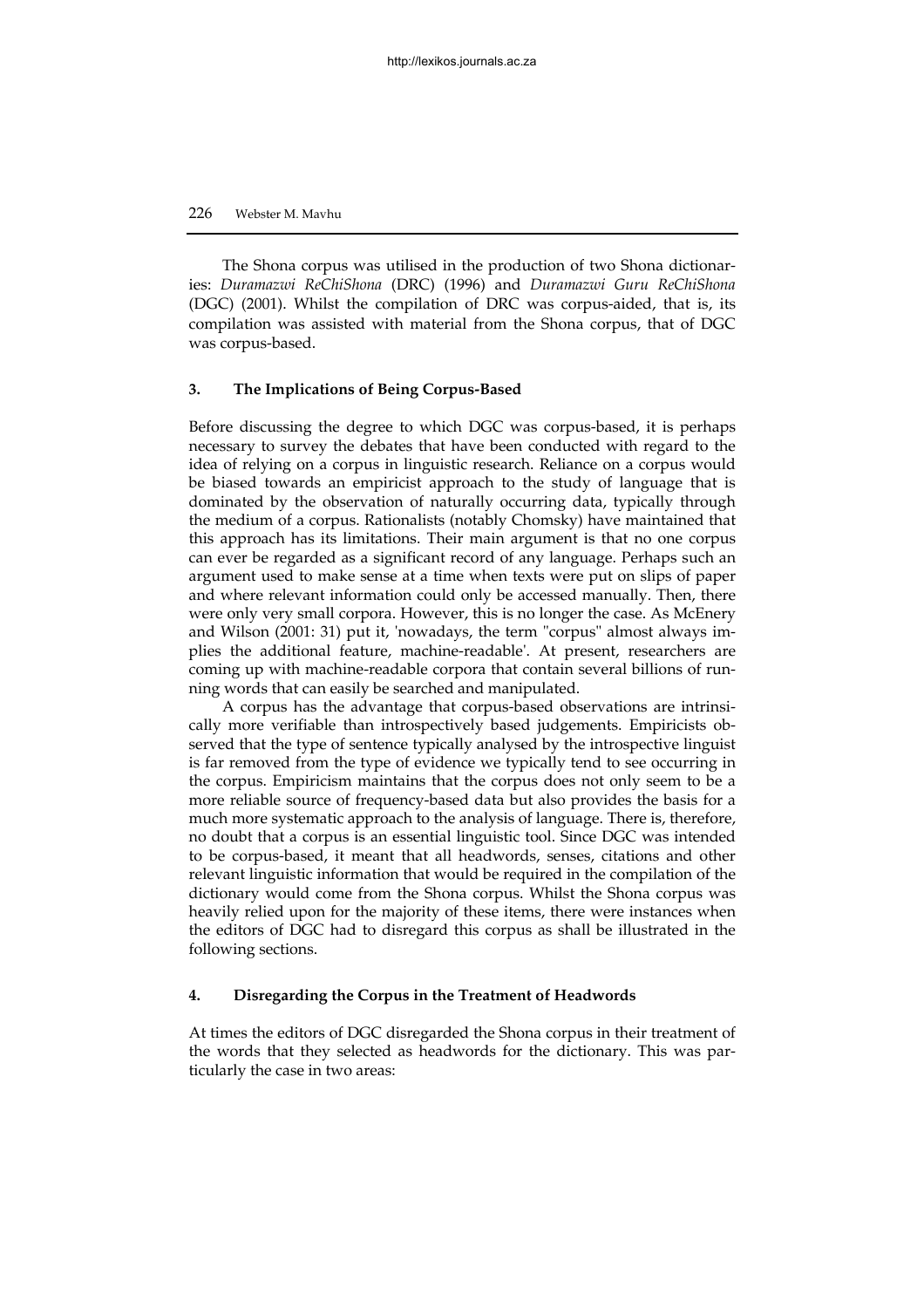#### **4.1 Headword Selection**

Headword selection is one of the most crucial stages in compiling dictionaries because it is during this stage that the contents of a dictionary are determined. Comprehensive criteria defining the process of headword selection has to be set up and should be detailed in the style manual that guides the compilation of any dictionary. If headword selection is corpus-based, as was intended in the compilation of DGC, lexicographers have to rely heavily on frequency, that is, the number of times a word appears in the corpus. Thus, the most frequent words should be selected first, then the less frequent and ultimately the least frequent ones. Since it is not practically possible to include all the words of a language in a dictionary, it follows that some words have to be left out. DGC was intended to contain approximately 50 000 words. It was not possible to go beyond this number to prevent the dictionary from becoming too voluminous in size, too expensive to produce and also too highly priced for its target users.

It was, however, difficult solely to rely on the corpus when deciding on which words to include in or to exclude from the dictionary. The following are the 20 most frequent words in the Shona corpus, listed in descending order according to their frequency.

 46 021 *kuti* (that, so that, in order that) 25 272 *kana* (when, although, even, or, if, whether) 10 505 *asi* (but, except) 9 197 *zvino* (now) 8 460 *munhu* (person) 8 259 *saka* (hence, consequently, therefore, for this reason) 7 840 *here?* (is that so?) 7 064 *vanhu* (people) 5 916 *chete* (only) 5 781 *mwana* (child) 5 766 *uyu* (this one) 5 110 *ari* (who is) 5 018 *ini* (me) 4 660 *nokuti* (because) 4 401 *iri* (this one) 4 280 *iyi* (this one) 4 137 *sei?* (how?/why?) 4 093 *izvi* (these) 4 011 *vana* (children) 3 997 *iye* (him/her)

The words in the above frequency list are of not much value to a Shona lexicographer, especially a monolingual one. Neither are they of much value to the target audience of DGC that happens to be mother-tongue speaker-writers of the Shona language. The reason is that they are mostly function words. In fact,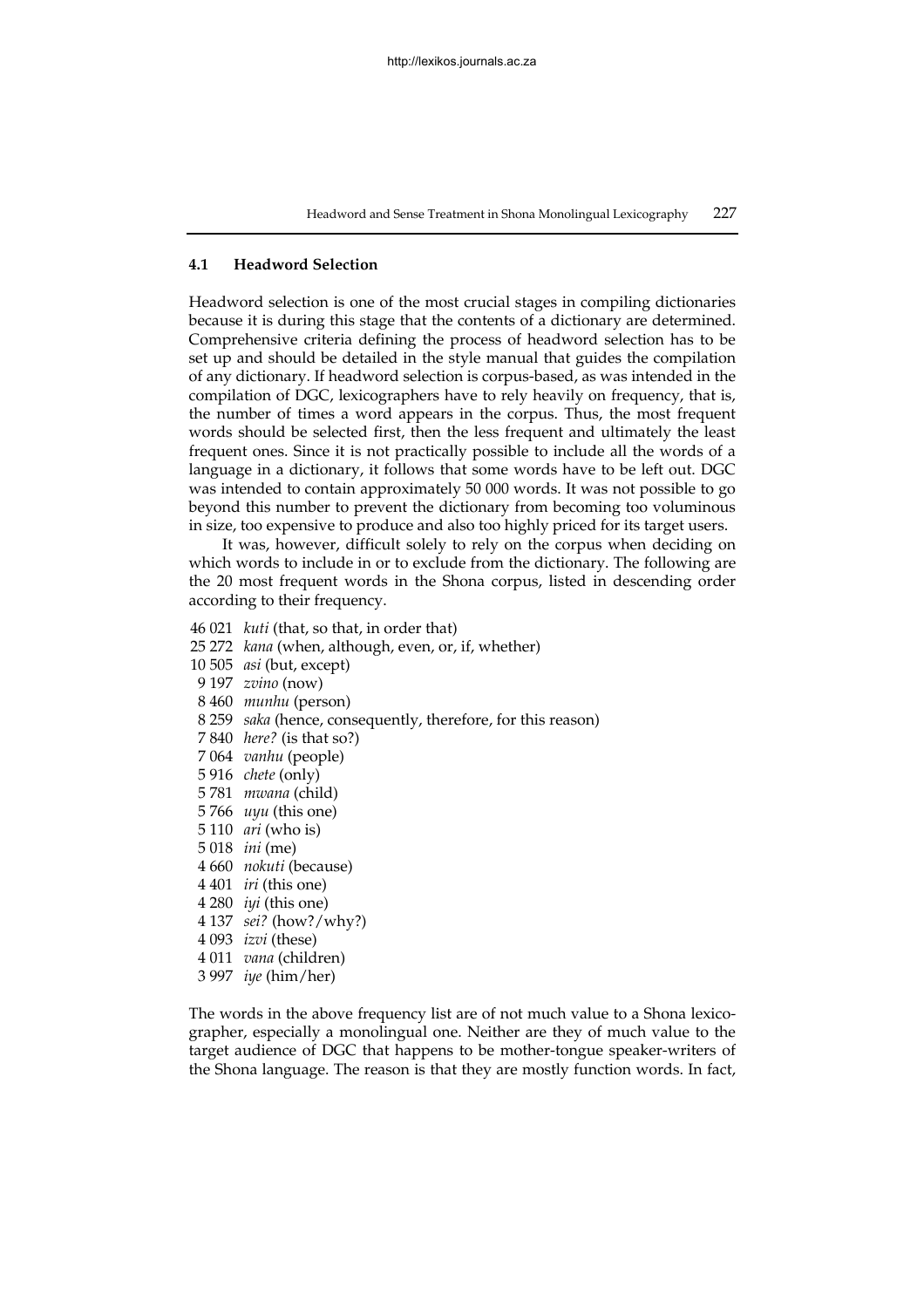### 228 Webster M. Mavhu

the most frequent word in the Shona corpus, *kuti*, which occurs more than 46 000 times, is a conjunctive. No verbs are found in the list and only a couple of nouns such as *munhu*, *vanhu*, *mwana* and *vana*.

As far as headword selection is concerned, it would not make much sense, at least in monolingual Shona lexicography, to prioritise the most frequent word *kuti* over say, for example, either *rufu* (death) which occurs 258 times or *ivhu* (soil) which occurs 254 times in the Shona corpus. Thus, by prioritising certain less frequent lexical items over those that were the most frequent, but were suppletive and function forms, the Shona corpus was disregarded.

#### **4.2 Presentation of Synonyms**

Another instance where the editors of DGC did not strictly adhere to what features in the Shona corpus, is in the presentation of synonyms. According to Jackson (1988: 65), two words are said to be synonyms if they have the same meaning. He also notes that since the term 'meaning' can only be understood contextually, synonymy also needs to be defined in terms of contexts of use. He then proceeds to give a rather revised definition of the term 'synonym'. He maintains that two words are synonyms if they can be used interchangeably in all sentence contexts (Jackson 1988: 65). Examples of Shona synonyms would be -*mhanya* and -*rumba* both of which mean 'run'.

As a way of saving space, it had been decided that synonyms were to be defined only when it was deemed necessary. Otherwise, the more commonly used form would carry the definition and the less commonly used one(s) would be cross-referred to the commonly used form. Where in doubt, the strength of the corpus would help to determine the main headword (Mawema 2000: 218). This would be through the use of the frequency counts that have already been mentioned. The frequency counts were, however, disregarded in some cases, for example, when an indigenous word competed with an adoptive.

The general desire of the editors of DGC was to promote indigenous words as much as possible. However, at times indigenous words appear less frequently than adoptives in the corpus as can be seen from the following example. The English noun 'nurse' is rendered by two equivalents in the Shona language: *mukoti* and *nesi*. The former is indigenous whilst the latter is borrowed. Following the principle of prioritising indigenous words over adopted ones, the editors chose *mukoti* to carry the definition whilst they cross-referred *nesi* to *mukoti*. If one looks at the frequency counts in the Shona corpus, one finds that *nesi* appears more frequently (61 times) than *mukoti* (51 times). This example shows that the editors of DGC disregarded the Shona corpus in the presentation of some synonyms.

# **5. Disregarding the Corpus in the Treatment of Sense**

The editors of DGC at times disregarded the Shona corpus in their treatment of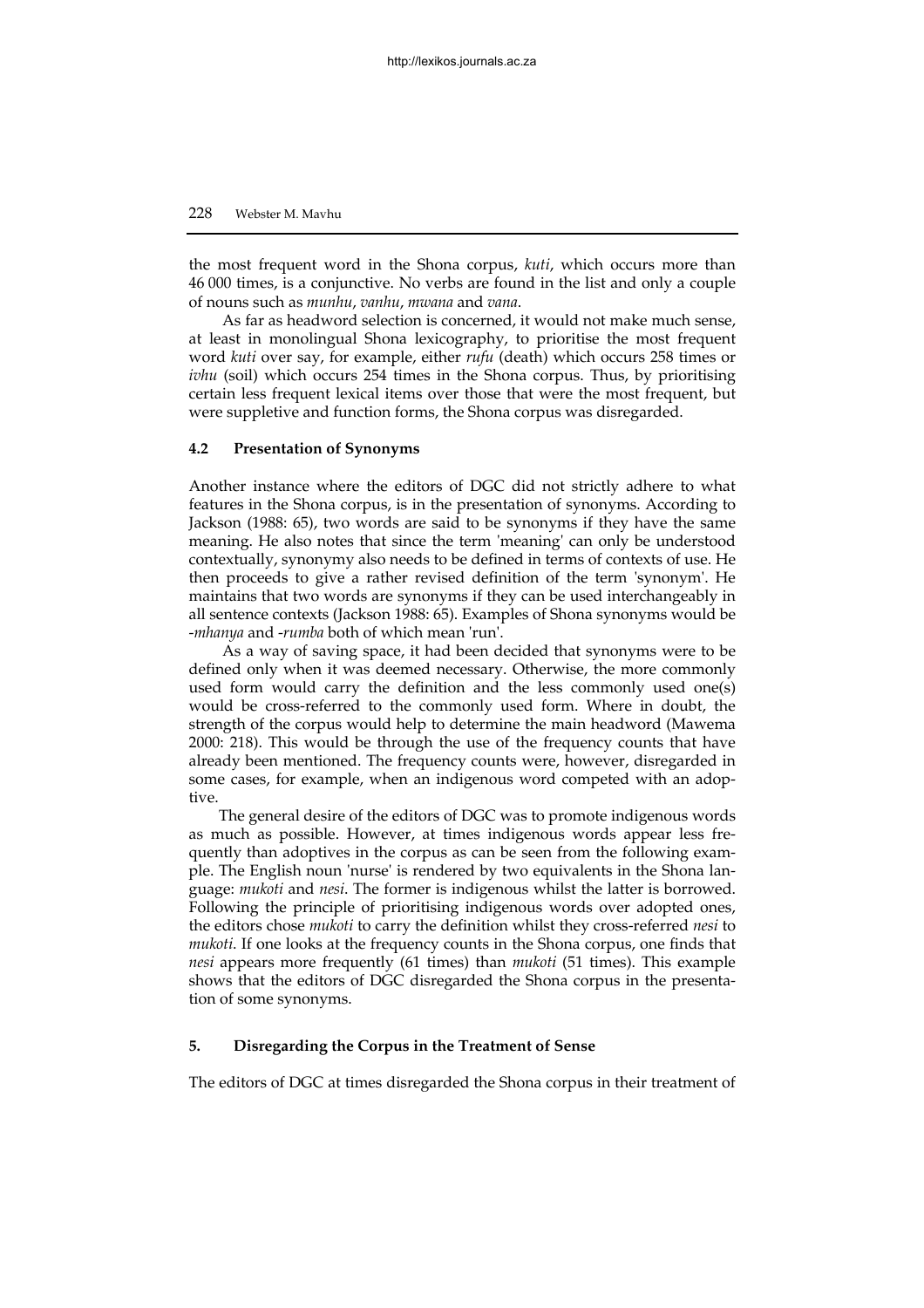sense. This is particularly noticeable in two areas:

#### **5.1 Sense Selection**

As has already been noted, a corpus is useful in dictionary making since it provides certain senses of words that lexicographers might not think of among themselves. In this regard the Shona corpus was quite useful to the editors of DGC. There were, however, instances when some senses that appear in the Shona corpus were deliberately omitted despite their occurrence in it. This was particularly so with some terms or senses that can be regarded as slang. According to Flexner and Wentworth (1975: vii), 'slang is an ever changing set of colloquial words and phrases that speakers use so as to establish group identity and solidarity'. It was noted earlier on that the Shona corpus comprises oral material that came from different groups of Shona speakers and that focus on various aspects of life. Among these groups of people were youths using Shona slang. Hence some slang found its way into the Shona corpus.

Editors of DGC were quite cautious when dealing with Shona slang. They decided to enter into the dictionary only slang that has become an integral part of the Shona language. They resolved to omit slang that was considered ephemeral. Thus, some senses that can be regarded as Shona slang, and were frequent in the corpus but were considered to be of ephemeral use, were omitted. An example is the term *chitunha* which in typical Shona refers to a corpse, the body of a dead human being. Shona slang extends the term to refer to a slaughtered chicken, the result of metonomy, a type of semantic transfer whereby one entity is taken to stand for another on the basis of some contextual relationship (Bonvillain 1993: 75). Although the 'second' sense appears in the Shona corpus, it was omitted in DGC for fear that it will be short-lived. A practice such as this disregards the Shona corpus.

### **5.2 Ordering of Senses**

During the defining process, in cases where there were two or more meanings for a headword, senses were to be ranked, with the basic meaning appearing first. Where the basic meaning could not be ascertained, usage would determine the ranking of definitions. The literal sense would precede the metaphorical, idiomatic and proverbial senses. Frequency of occurrence would be considered with the aid of the corpus. The corpus was, however, only useful when there were two or three senses being dealt with and when all the senses could be found in it. In the case of some verbs, for example, the senses would sometimes be so many that it was difficult and problematic to handle them.

An example of such a problematic lexical item is the verb *-bata* (lit. touch, hold, catch). In addition to its basic senses, the verb has several other metaphorical and idiomatic ones. In DGC, the senses of the verb are listed as follows: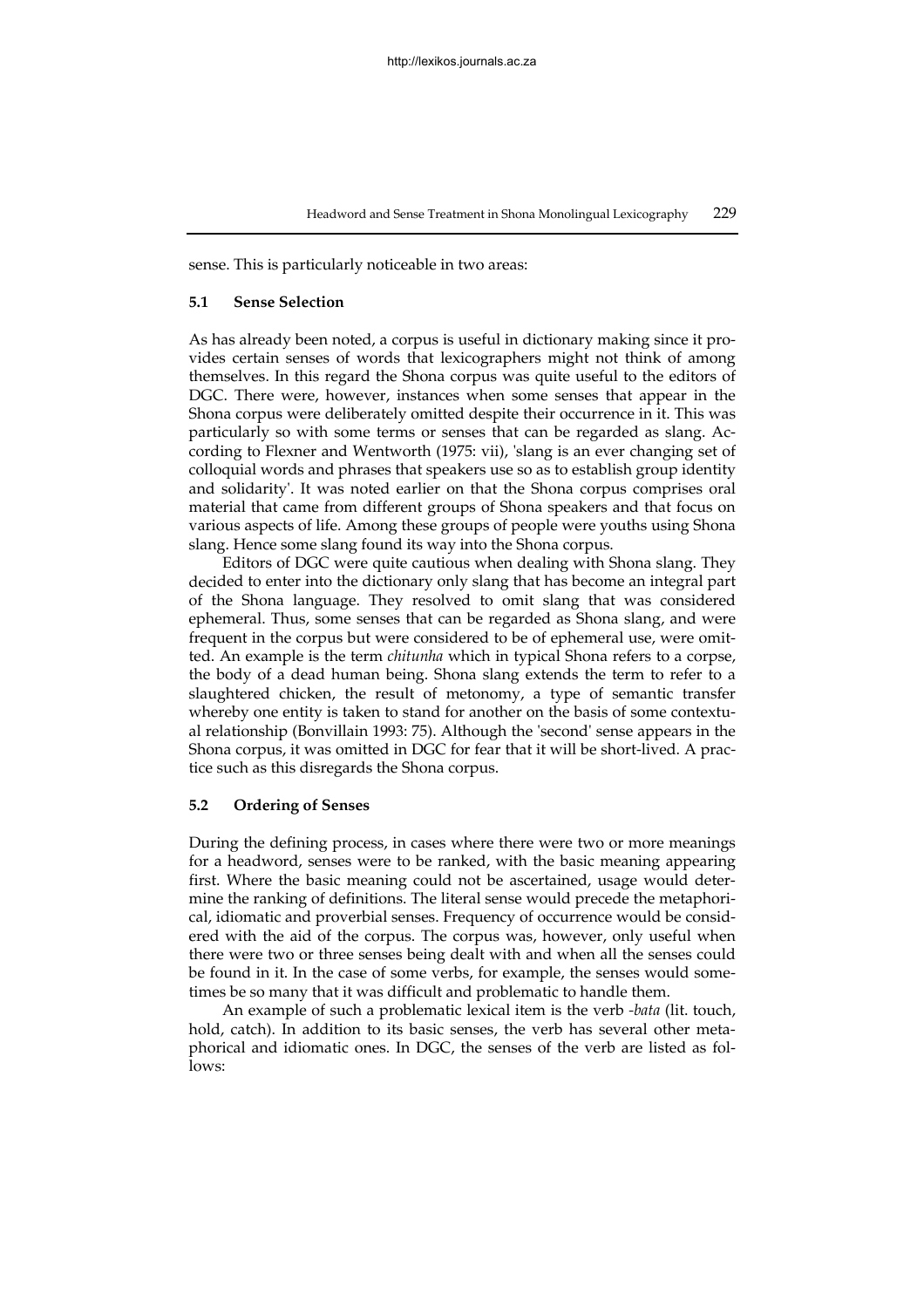- 1. to hold/touch
- 2. to catch
- 3. to work somewhere
- 4. to do your work wholeheartedly
- 5. to be firm (as in a planted seedling)
- 6. to attack (as in disease)
- 7. to be tight (as in small clothing)
- 8. to arrest (as in arresting by the police)
- 9. to discover someone doing something bad
- 10. to understand something
- 11. to pin (as in pinning a shirt)
- 12. to be firm and strong (as in something being made/being constructed)
- 13. to catch (as in catching a bus)
- 14. to treat (as in treating a subordinate)
- 15. to face a hindrance
- 16. to have a lot of money<br>17. to catch up
- to catch up
- 18. to be dense (as in a forest)

Altogether, there are eighteen senses listed. Whilst some of them occur in the corpus several times, some do not. However, some of those that occur nil times are also listed in the dictionary and, more so, even before some of those that occur several times. This is because they were found to be more important and closer to the primary meaning of the verb. This example of sense treatment also shows an instance where the corpus was disregarded.

# **6. Conclusion**

This article has shown that although the corpus is a very useful tool, especially in aiding some lexicographic decisions in corpus-based lexicography, there are times when lexicographers have to disregard it during the compiling process. It has highlighted the fact that being corpus-based does not necessarily have to imply being corpus-bound. This has been shown through focusing on headword and sense selection with specific reference to corpus-based monolingual Shona lexicography. Most of the considerations in this article could, however, be true of the modus operandi in corpus-based lexicographic projects of other languages of the world.

## **References**

**Bonvillain, N.** 19932. *Language, Culture and Communication.* Englewood Cliffs, New Jersey: Prentice-Hall.